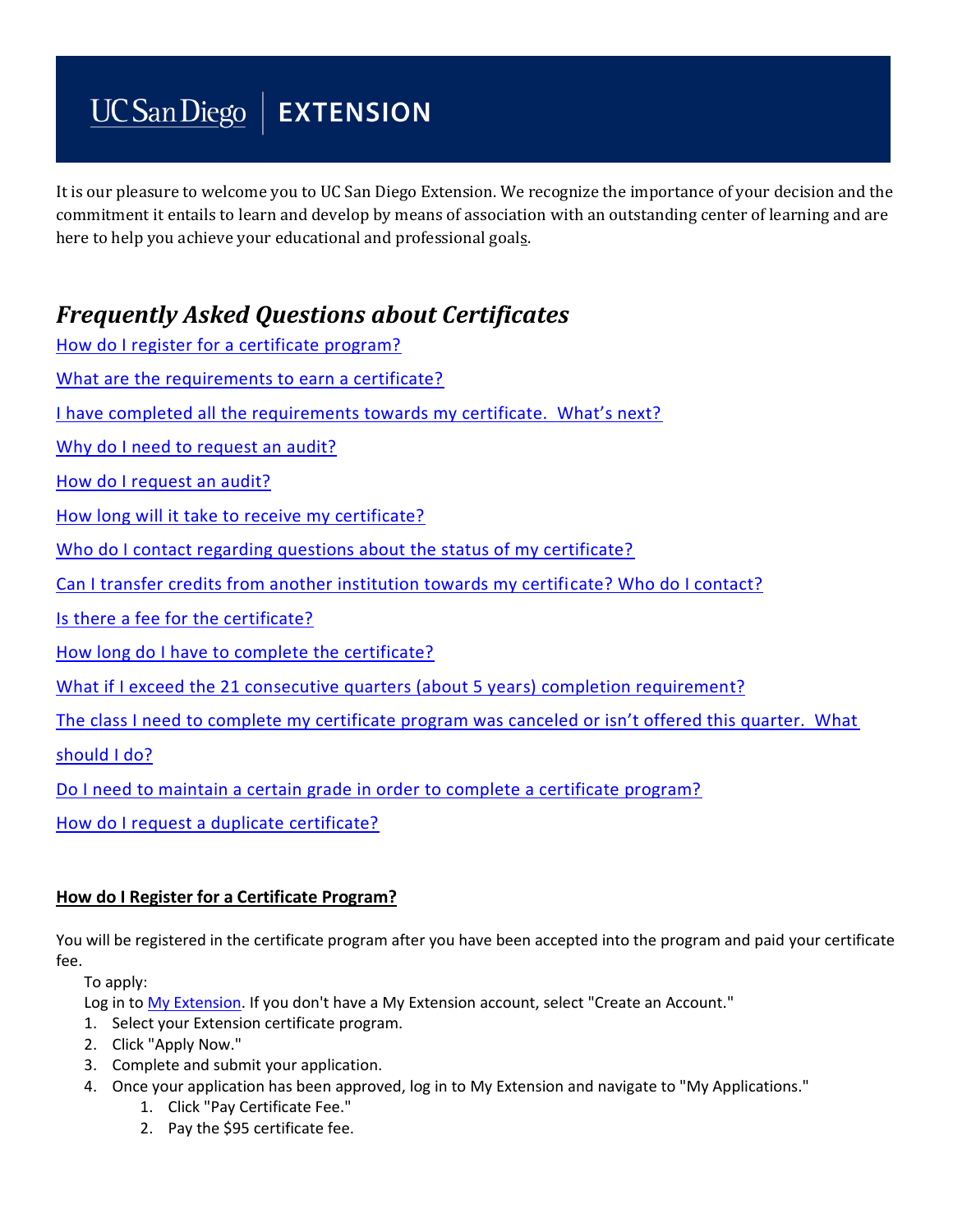#### <span id="page-1-0"></span>**What are the requirements to earn a certificate?**

You are held to the certificate requirements in place at the time you registered and were accepted into the program *and* paid the certificate fee. When certificate requirements change, you may choose to complete the certificate under the new requirements. Because program requirements are usually updated to accommodate for changing demands in the career field, you generally cannot elect to complete the certificate under requirements that were discontinued prior to registration in the program.

Unless otherwise stated, you must:

- 1. Complete all certificate requirements within 21 consecutive quarters (approximately 5 years) from the time you register in a program.
- 2. Complete all required courses and the minimum number of required elective courses or units as listed in the certificate description and matrix. Pre-requisite courses are not considered part of the minimum credit unit requirements of a certificate.
- 3. Choose a grading option of either Letter Grade or Pass/No Pass. Only courses taken for credit can be applied toward certificate requirements.
- 4. Earn a grade of "C-" or higher in order for the course to be applied toward the certificate. "Pass" is awarded for "C-" work or better.
- 5. If you receive below the minimum acceptable grade in a required course, you must repeat the course for a higher/passing grade.
- 6. If you receive below the minimum acceptable grade in an elective course, you may request to substitute a different suitable elective course with a passing grade or repeat the course for a higher/passing grade.

#### <span id="page-1-1"></span>**I have completed all the requirements towards my certificate. What's next?**

Once you believe that you have finished all your required coursework under a specific certificate, you will need to request a Certificate Audit through [My Extension,](https://myextension.ucsd.edu/?_ga=2.237307648.1000160911.1519143221-264624125.1481302523) by contacting 858-534-3400, or by submitting an email to [unex](mailto:unex-certificate@ucsd.edu)[certificate@ucsd.edu.](mailto:unex-certificate@ucsd.edu) A certificate coordinator will reach out to you within two business days of submitting the request.

#### <span id="page-1-2"></span>**Why do I need to request an audit?**

Think of requesting an audit like applying for graduation. When you submit your audit request, that alerts our certificate coordinator that you have completed your program requirements and are ready to receive the certificate.

#### <span id="page-1-3"></span>**How do I request an audit?**

Log in to [My Extension](https://myextension.ucsd.edu/?_ga=2.237307648.1000160911.1519143221-264624125.1481302523) and navigate to:

Click on "My Courses" (Tab on the top of the page)

Click on "My Certificate Programs" (Right hand side)

Click on "Request Certificate Audit" (Right hand side)

If you have any special requests please include them in the "Comments" field.

#### <span id="page-1-4"></span>**How long will it take to receive my certificate?**

Once a request is submitted and all final grades have been posted you can expect to receive you certificate in the mail within three weeks.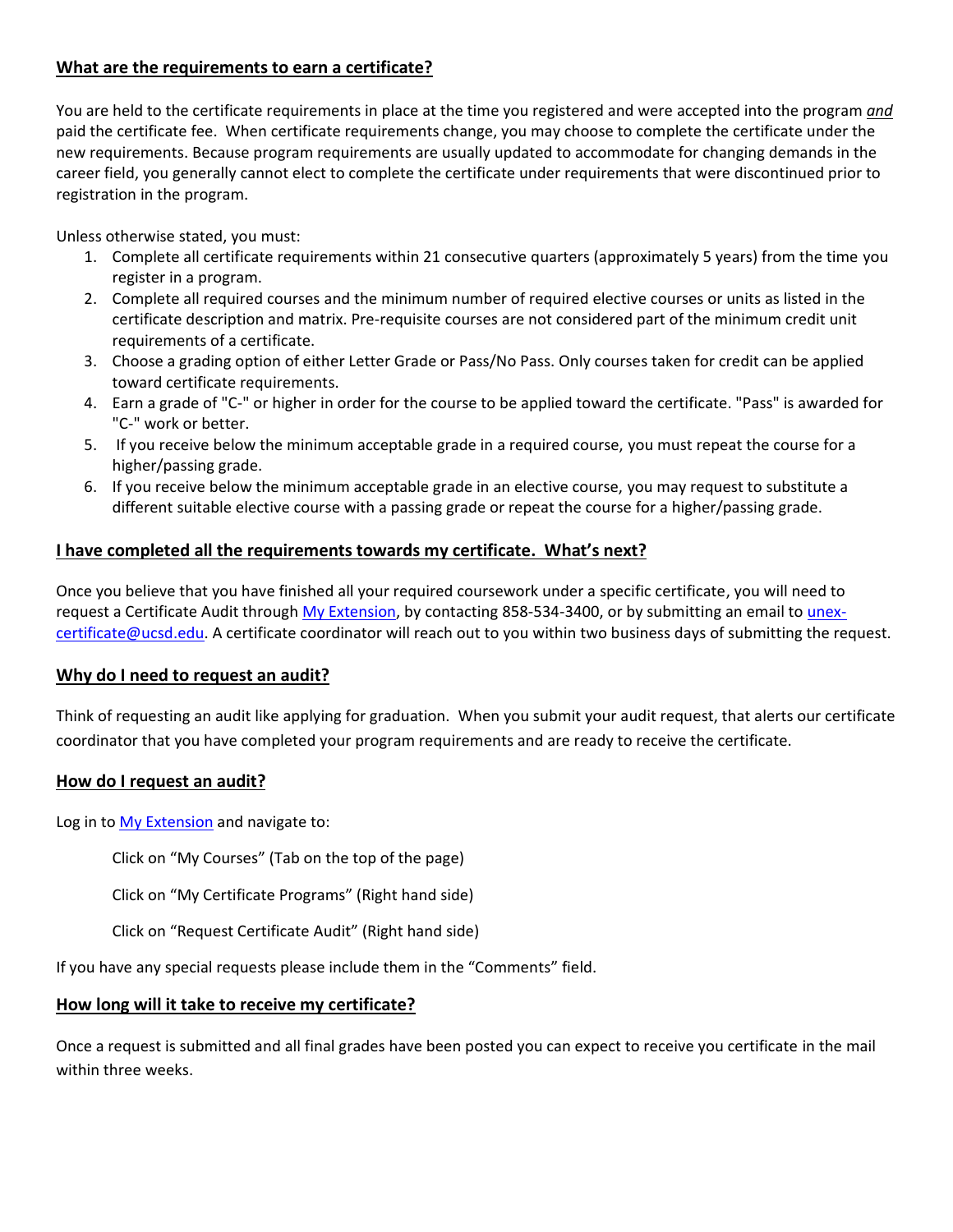## <span id="page-2-0"></span>**Who do I contact regarding questions about the status of my certificate?**

You may check the status of your progress in a certificate program, or ask questions about remaining coursework, by phoning the Student Service office at (858) 534-3400 or emailing [unex-certificate@ucsd.edu.](mailto:unex-certificate@ucsd.edu)

# <span id="page-2-1"></span>**Can I transfer credits from another institution towards my certificate? Who do I contact?**

For questions regarding transfer credit eligibility, you should reach out to the respective Program Manager in charge of the certificate. [Click here](https://extension.ucsd.edu/about-extension/Contact-Us) to access the list of Program contacts. The maximum number of units which can be transferred depends on the type of certificate you are obtaining as well as if the units are from a UC or accredited institution as opposed to a non-UC school.

## <span id="page-2-2"></span>**Is there a fee for the certificate?**

After being accepted into a certificate program you will be required to pay a \$95 fee (\$60 prior to Spring 2018). Once that fee is paid you are officially registered in the certificate and no additional fee is necessary. However if for any reason you take longer than 21 consecutive quarters (approximately 5 years) allowed completion time, then you may be subject to pay the new fee in full and complete the course requirements in effect at that time.

# <span id="page-2-3"></span>**How long do I have to complete the certificate?**

Unless otherwise stated, you have 21 consecutive quarters (approximately five years) to complete your certificate requirements. You may take most courses without being enrolled in a certificate program; however, if you intend to work toward a certificate, you should register for the program as soon as possible. You will be held to the certificate requirements in place at the time you pay your certificate fee. If the requirements for your certificate change, you can choose to complete the certificate under the new requirements. Because program requirements are usually updated to accommodate for changing demands in a career field, you generally will not be allowed elect to complete the certificate under requirements that were discontinued prior to your registration in the program. Contact your program representative for more information

# <span id="page-2-4"></span>**What if I exceed the 21 consecutive quarters (about 5 years) completion requirement?**

In extenuating circumstances you may be eligible to reach out to the department, for an extension to the time you are eligible to complete all coursework.

The written request should be submitted to the academic director responsible for the certificate program and explain why an extension is merited and how much additional time is needed to complete the program. The academic director will review the petition and course requirements to determine if any changes to the certificate or field of study made after the time you were registered in the program are significant enough to adversely affect your chances of success.

If the request is denied, you will be required to re-register in the certificate program, meet all requirements in place at the time they re-register, and repeat older or outdated courses.

# <span id="page-2-5"></span>**The class I need to complete my certificate program was canceled or isn't offered this quarter. What should I do?**

At any point should a required course repeatedly get canceled please reach out to the Program Manager. To find your program contacts, [click here.](https://extension.ucsd.edu/about-extension/Contact-Us) The department may be able to provide a substitute course in its place to help you complete the certificate.